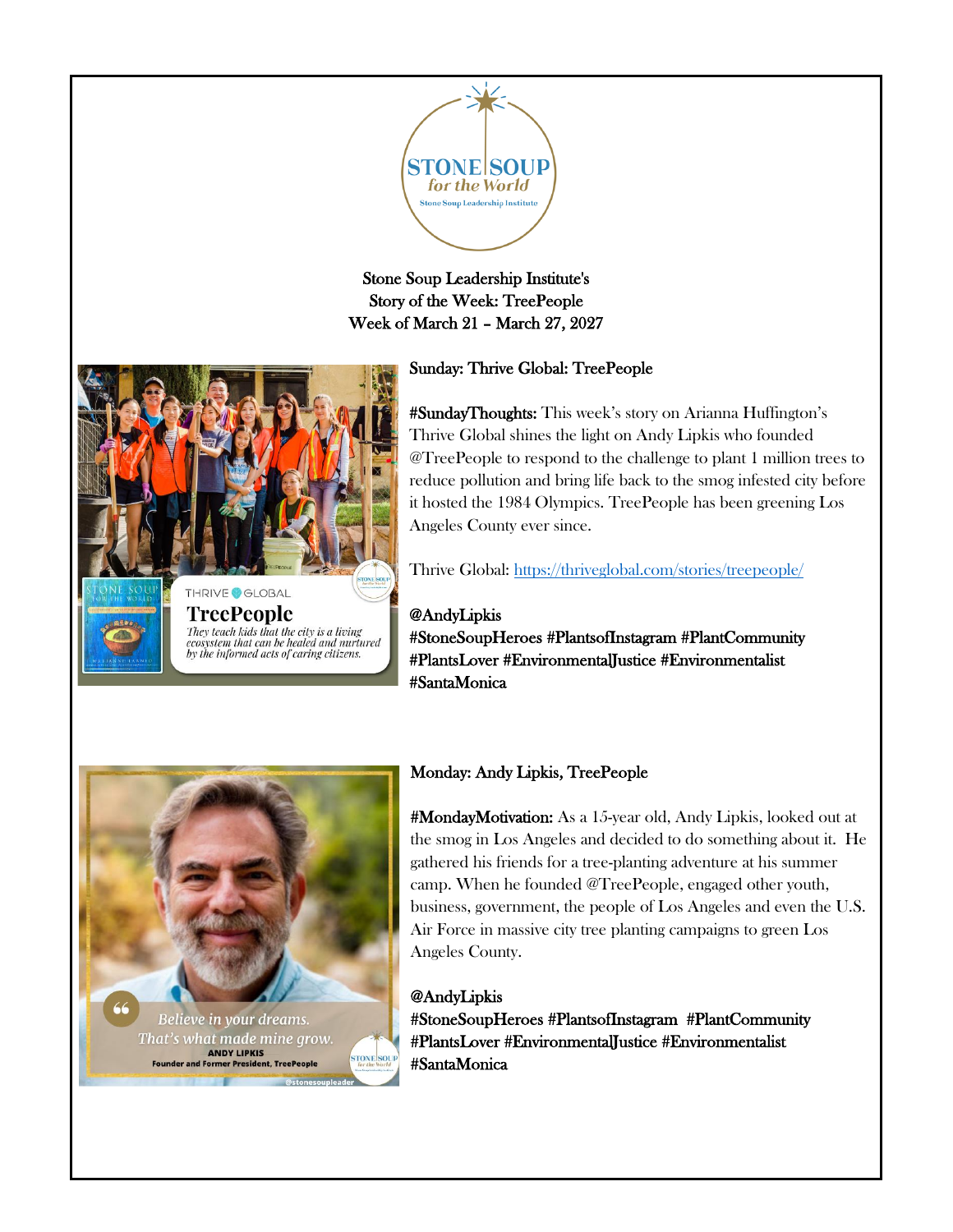

## Tuesday: Heroes Report Video

Be inspired by this short video about Andy Lipkis whose childhood dream to reduce the smog in Los Angeles grew to become @TreePeople, a non-profit organization training thousands of volunteers to plant and care for trees. Check out the largest living memorial to Dr. King ever created-- 500 trees lining the entire stretch of Dr. King Boulevard!

YouTube link: <https://youtu.be/sYjp4-2P8p8>

@AndyLipkis #StoneSoupHeroes #PlantsofInstagram #PlantCommunity #PlantsLover #EnvironmentalJustice #Environmentalist #SantaMonica

### Wednesday: Honor Roll: TreePeople

#CalltoAction: @TreePeople educates and inspires the people of Los Angeles to come together to plant and care for trees, harvest the rain, and renew depleted landscapes.

Find out more about their unique model designed to support a healthy, thriving LA: [http://www.treepeople.org](http://www.treepeople.org/)

#StoneSoupHeroes #PlantsofInstagram #PlantCommunity #PlantsLover #EnvironmentalJustice #Environmentalist #SantaMonica

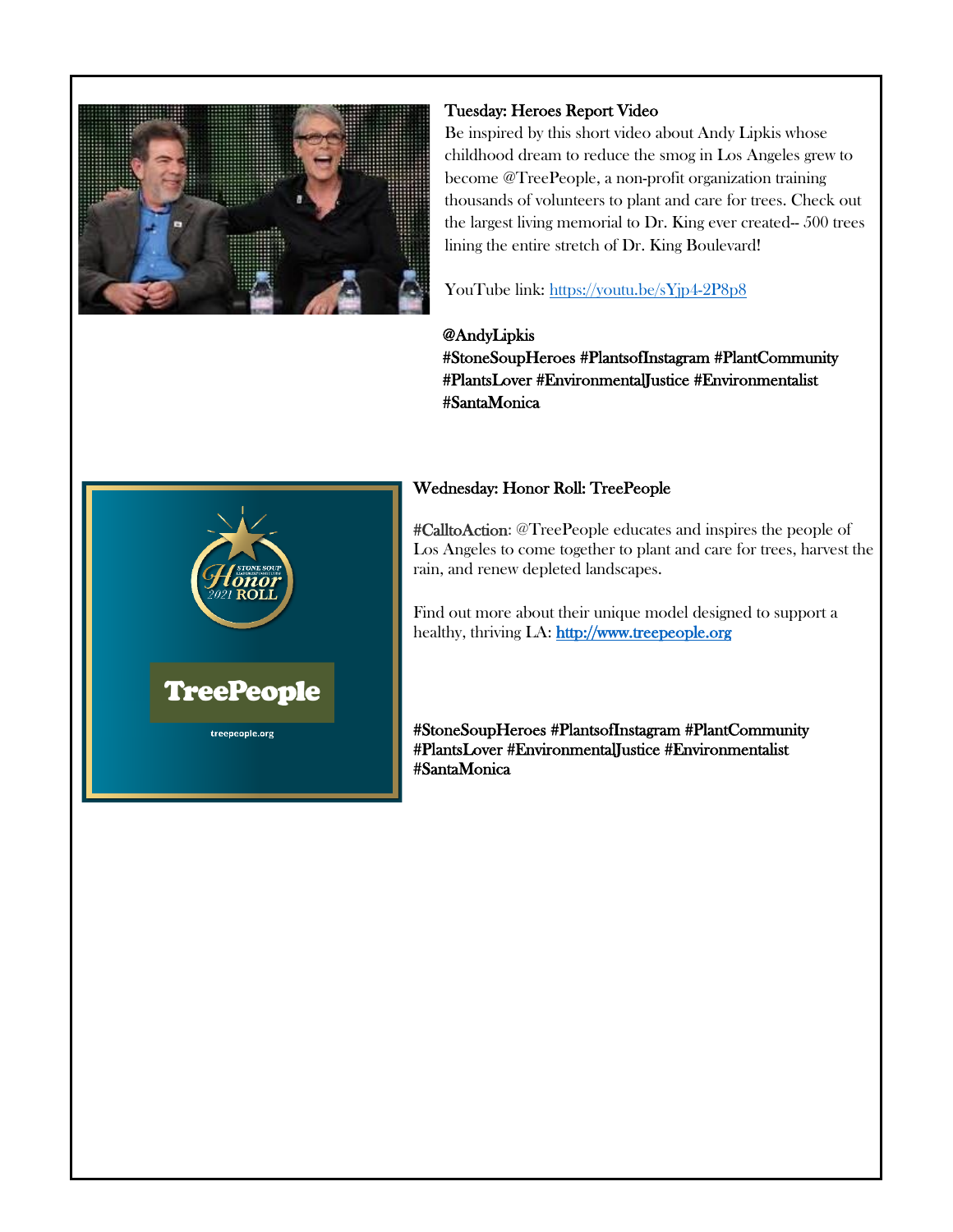

## Thursday: TreePeople Statistics

#ThrowbackThursday: The @TreePeople team is made up of passionate young people and veteran leaders in the environmental movement, committed to bringing research-based solutions to greening communities.

@AndyLipkis #StoneSoupHeroes #PlantsofInstagram #PlantCommunity #PlantsLover #EnvironmentalJustice #Environmentalist #SantaMonica



## Friday: Andy Lipkis' TreePeople Story

#FridayReads: Fifteen-year-old, Andy Lipkis' path to healing smoginfested Los Angeles began with the simple act of planting smogtolerant trees in a summer camp parking lot. His non-profit @TreePeople successfully organized the planting of 1 million trees across Los Angeles County.

#### @AndyLipkis

#StoneSoupHeroes #PlantsofInstagram #PlantCommunity #PlantsLover #EnvironmentalJustice #Environmentalist #SantaMonica